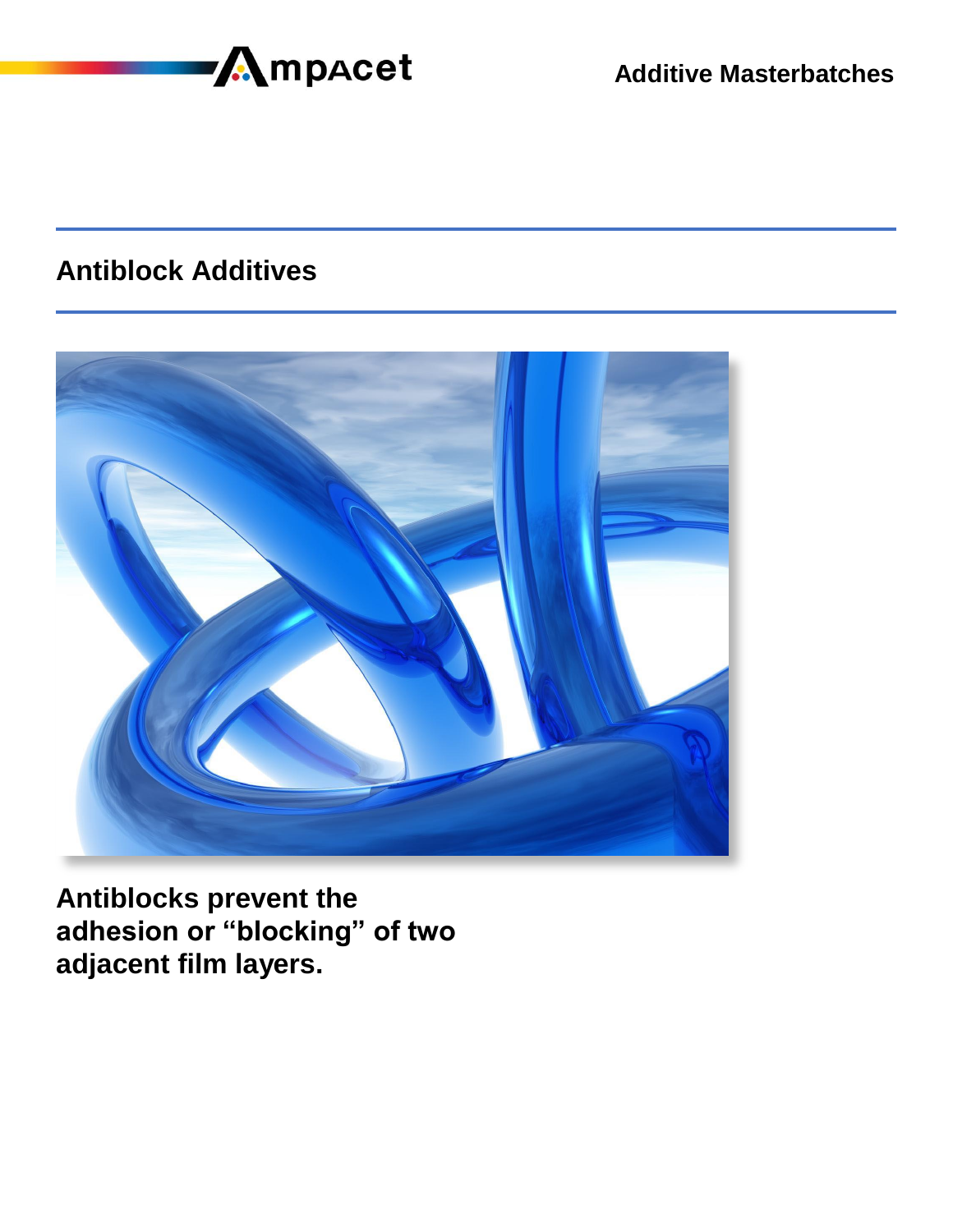### **Summary**

Blocking most commonly occurs when two pieces of film are pressed together such as on a take-up roll or after stacking finished converted films. Antiblock additives are widely used in the industry to minimize or eliminate blocking, thereby improving the handling and converting of film. An antiblock additive present in the resin protrudes from the film surface. This creates asperities (i.e. little bumps) which help to minimize the film-to-film contact; and hence, blocking.





#### **Product Overview**

Ampacet offers a multitude of different antiblock masterbatches which are all designed to meet specific performance criteria such as cost, blocking performance (ASTM D3354), and/or optical properties (ASTM D1003). Traditional inorganics antiblocks are mostly based on siliceous minerals which includes diatomaceous earth as well as talc. Calcium carbonate is also used to a lesser extent due to its inexpensive nature. The design of these masterbatch products is based on the understanding of the commercial availability, chemical properties, and physical properties of potential antiblocks as summarized below.

| <b>Chemical and Physical Properties</b> |                  |      |                   |  |  |
|-----------------------------------------|------------------|------|-------------------|--|--|
| <b>Property</b>                         | SiO <sub>2</sub> | Talc | CaCO <sub>3</sub> |  |  |
| <b>Acid Resistance</b>                  | Good             | Good | Poor              |  |  |
| Alkali Resistance                       | Good             | Good | Fair              |  |  |
| <b>Mohs Hardness</b>                    | 7-8              |      | 3                 |  |  |
| Refractive Index                        | 1.48             | 1.59 | 1.66              |  |  |
| <b>Spec Gravity</b>                     | 2.3              | 2.8  | 2.7               |  |  |

| <b>Inorganic Antiblocks</b> |                                     |  |  |
|-----------------------------|-------------------------------------|--|--|
| <b>Production Code</b>      | <b>Chemistry</b>                    |  |  |
| Diatomaceous Earth          | Silicon Dioxide                     |  |  |
| Talc                        | <b>Magnesium Silicate</b>           |  |  |
| <b>Synthetic Silica</b>     | Silicon Dioxide                     |  |  |
| Calcium Carbonate           | Calcium Carbonate                   |  |  |
| <b>Ceramic Spheres</b>      | Alumina-silicate ceramic            |  |  |
| Kaolin Clay                 | <b>Aluminium Silicate</b>           |  |  |
| Mica                        | <b>Aluminium Potassium Silicate</b> |  |  |



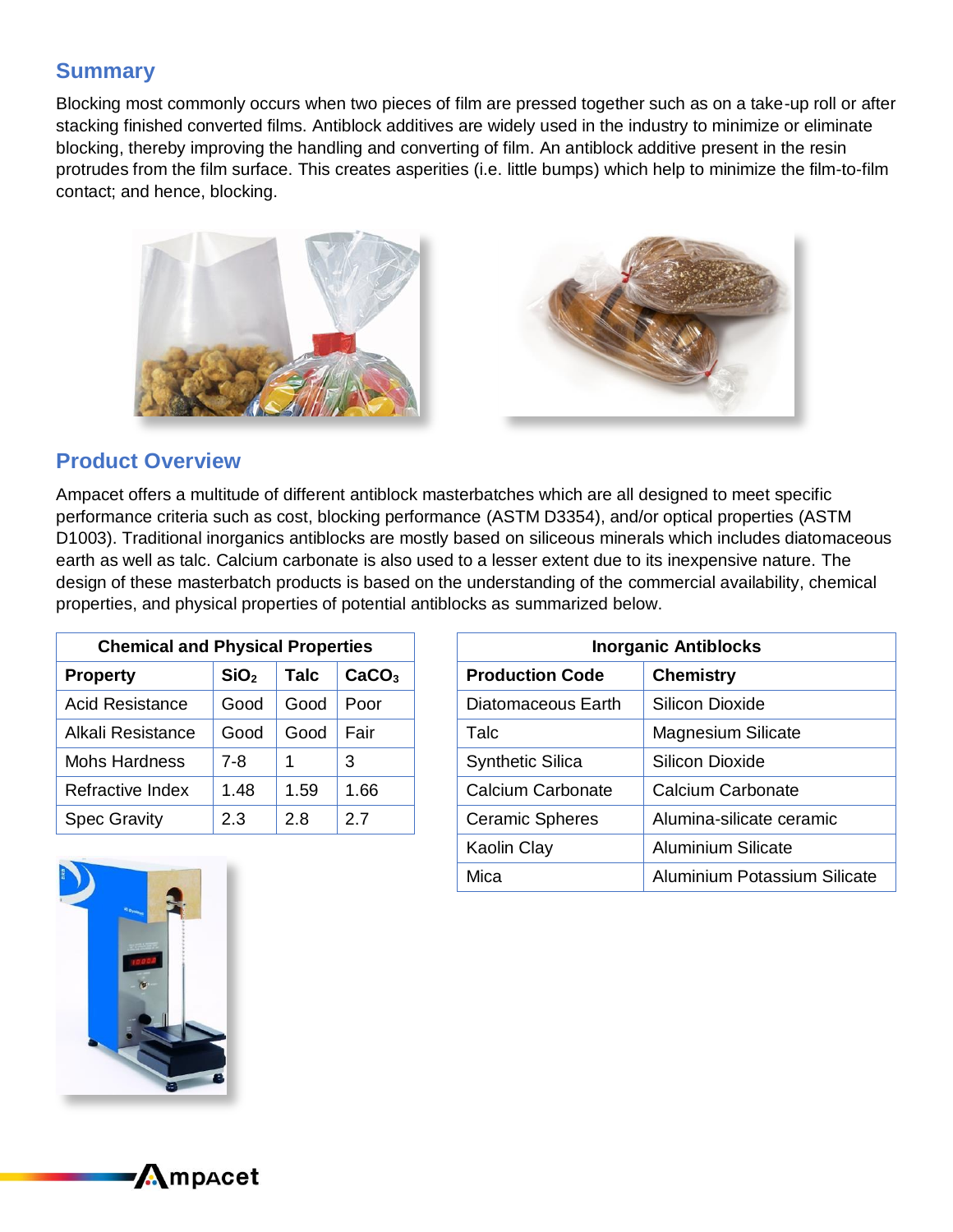### **Products/Codes**

| <b>Production Code</b> | <b>Resin</b> | <b>Chemistry</b>                | <b>FDA</b> |
|------------------------|--------------|---------------------------------|------------|
| 10998                  | <b>LLDPE</b> | 35% DE, 15% CaCO <sub>3</sub>   | <b>YES</b> |
| 101736                 | <b>LDPE</b>  | 50% DE                          | <b>YES</b> |
| 100165-C               | <b>LLDPE</b> | <b>50% Talc</b>                 | <b>YES</b> |
| 10477-F                | <b>LDPE</b>  | 20% DE, 10% CaCO <sub>3</sub>   | <b>YES</b> |
| 103240                 | <b>LLDPE</b> | 50% Nepheline Syenite           | <b>YES</b> |
| 10063                  | <b>LDPE</b>  | 20% DE                          | <b>YES</b> |
| 101798                 | <b>LLDPE</b> | 20% SiO2, 15% CaCO <sub>3</sub> | <b>YES</b> |
| 1000214-N              | <b>LLDPE</b> | 70% Proprietary Mineral         | <b>YES</b> |

# Haze, ASTM D1003



# Induced Blocking, ASTM D3354